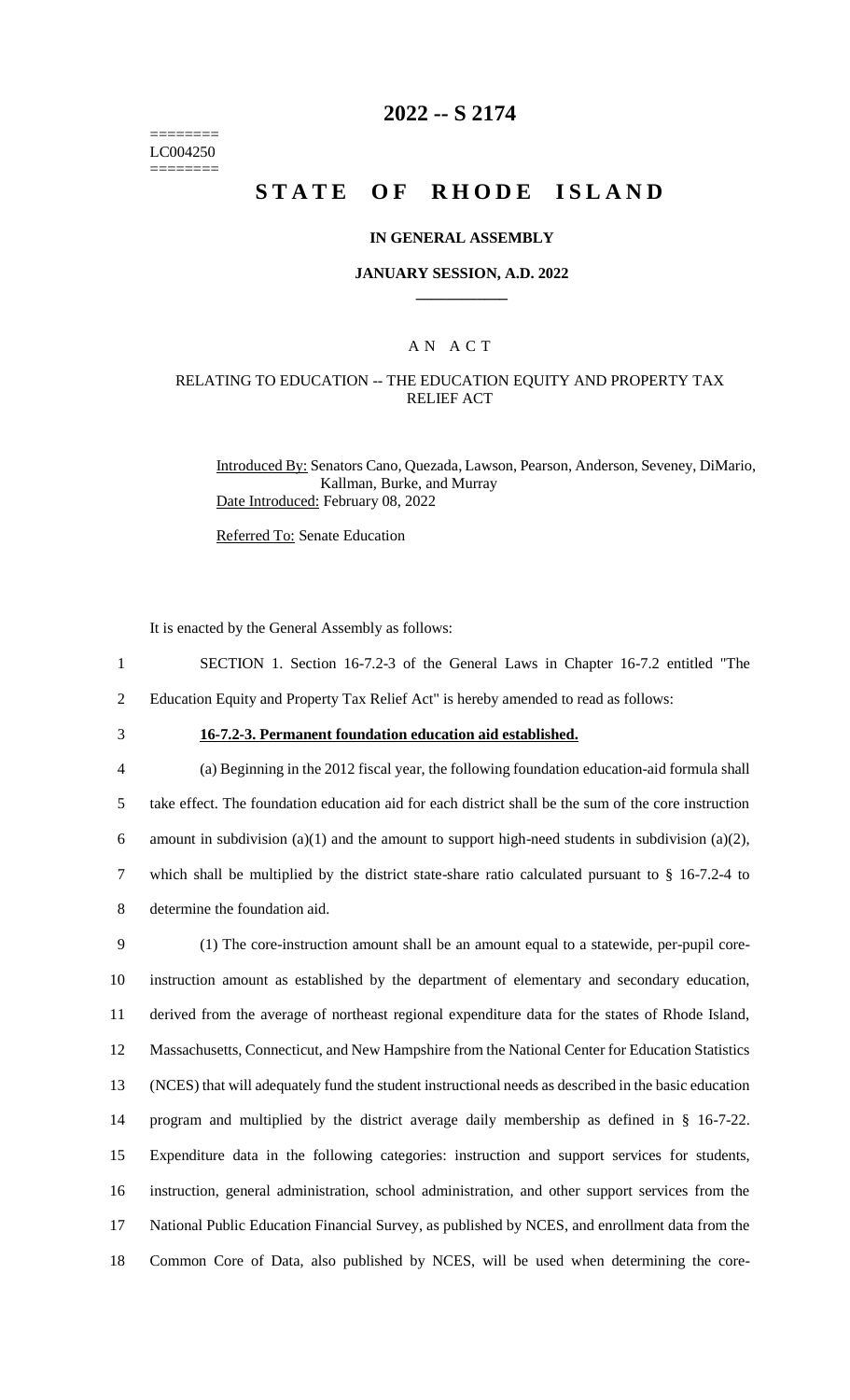instruction amount. The core-instruction amount will be updated annually. For the purpose of calculating this formula, school districts' resident average daily membership shall exclude charter school and state-operated school students.

 (2) The amount to support high-need students beyond the core-instruction amount shall be determined by multiplying a student success factor of forty percent (40%) by the core instruction per-pupil amount described in subdivision (a)(1) and applying that amount for each resident child either:

 (i) whose Whose family income is at or below one hundred eighty-five percent (185%) of 9 federal poverty guidelines<sub>5</sub>; or hereinafter referred to as "poverty status."

(ii) Identified as an English language learner, as defined in the Rhode Island department of

11 elementary and secondary education department regulations.

 (b) The department of elementary and secondary education shall provide an estimate of the foundation education aid cost as part of its budget submission pursuant to § 35-3-4. The estimate shall include the most recent data available as well as an adjustment for average daily membership growth or decline based on the prior year experience.

(c) In addition, the department shall report updated figures based on the average daily

membership as of October 1 by December 1.

 (d) Local education agencies may set aside a portion of funds received under subsection (a) to expand learning opportunities such as after school and summer programs, full-day kindergarten and/or multiple pathway programs, provided that the basic education program and all other approved programs required in law are funded.

 (e) The department of elementary and secondary education shall promulgate such regulations as are necessary to implement fully the purposes of this chapter.

SECTION 2. This act shall take effect upon passage.

======== LC004250 ========

LC004250 - Page 2 of 3